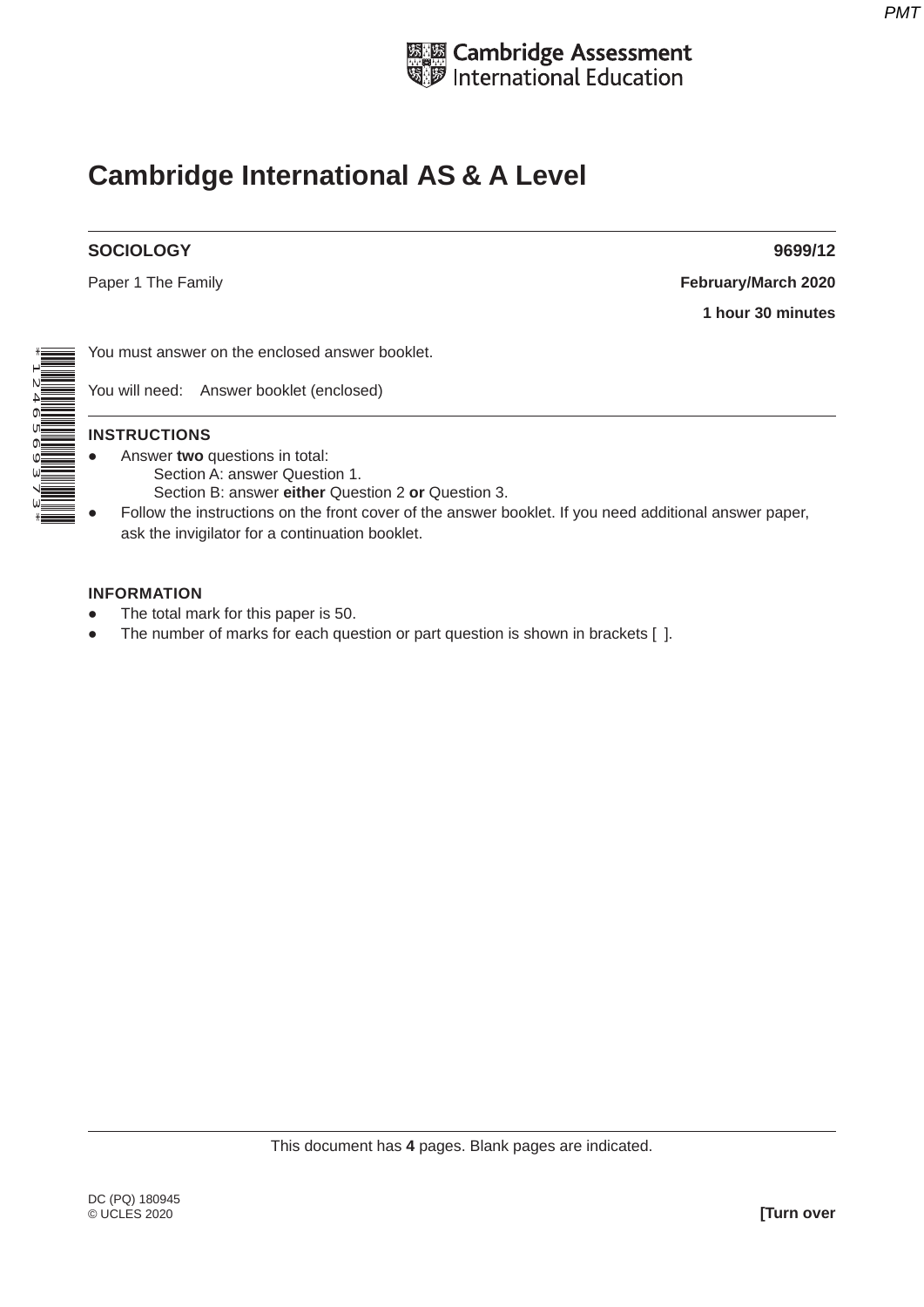### **Section A**

#### Answer Question 1.

**1** Men and women often have different conjugal roles in the family. Functionalists believe women have an expressive role which is focused upon providing care and affection for other family members. Men have an instrumental role which is focused upon providing economic support for the family. Functionalists believe that by performing these different roles, family members support each other and contribute to harmonious family life.

Feminists believe that family relationships are based on *patriarchy* which often leads to inequality, conflict and power struggles between men and women. This conflict can have harmful consequences for some family members. However, other sociologists have noted that it is possible for men and women to carry out different conjugal roles without this implying inequality or conflict. This view is expressed through the notion of the symmetrical family.

|  | (a) Define the term patriarchy. |  |
|--|---------------------------------|--|
|--|---------------------------------|--|

- **(b)** Describe **two** characteristics of the symmetrical family. [4]
- **(c)** Explain why some sociologists believe that family life may be harmful for some family members.  $[8]$
- **(d)** Assess the view that there is equality between men and women in families today. [11]

# **Section B**

#### Answer **either** Question 2 **or** Question 3.

- **2** 'The extent of family diversity has been exaggerated.' Explain and assess this view. [25]
- **3** 'The family in modern industrial societies has lost its functions.' Explain and assess this view. [25]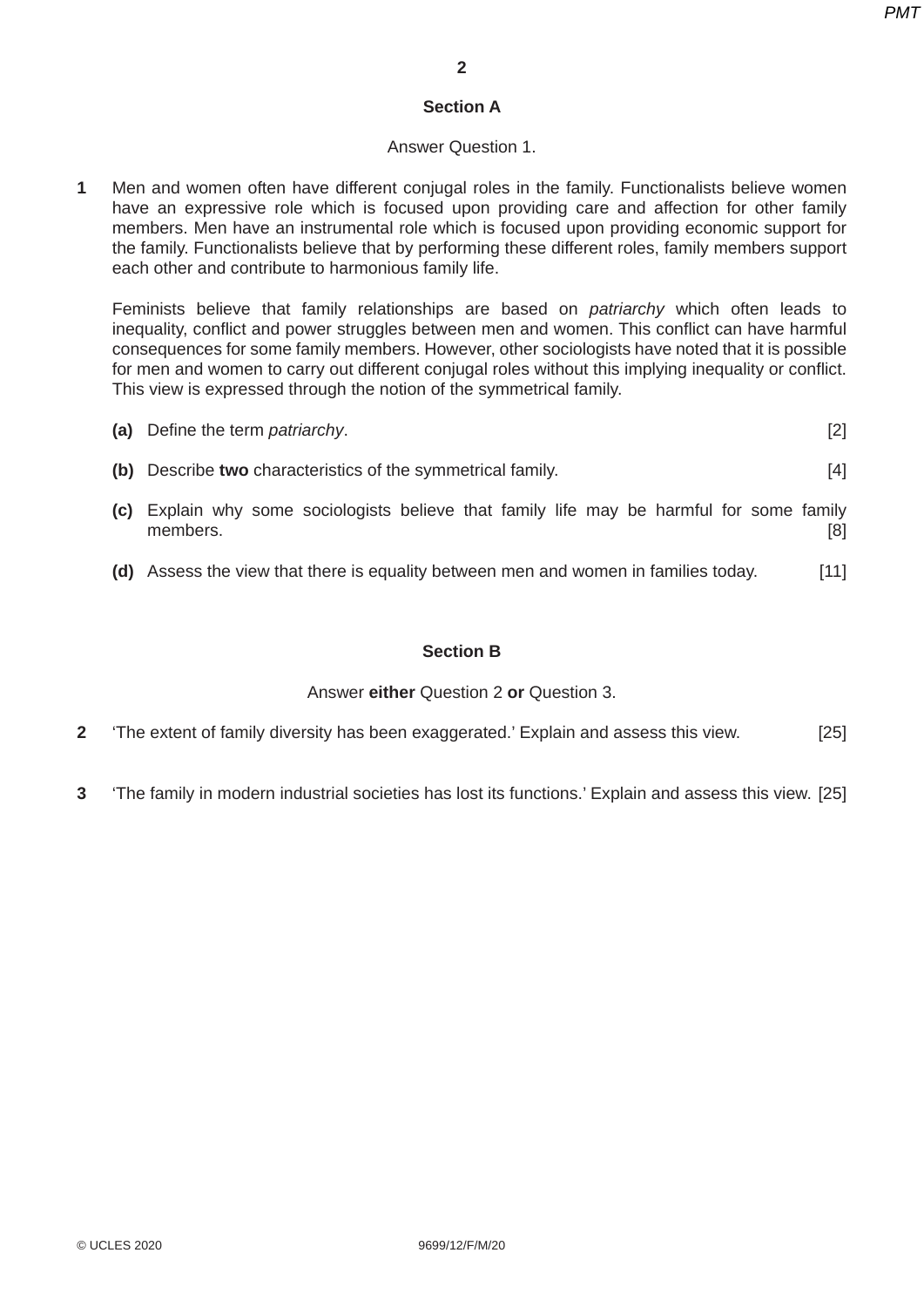PMT

# $\overline{\mathbf{3}}$

# **BLANK PAGE**